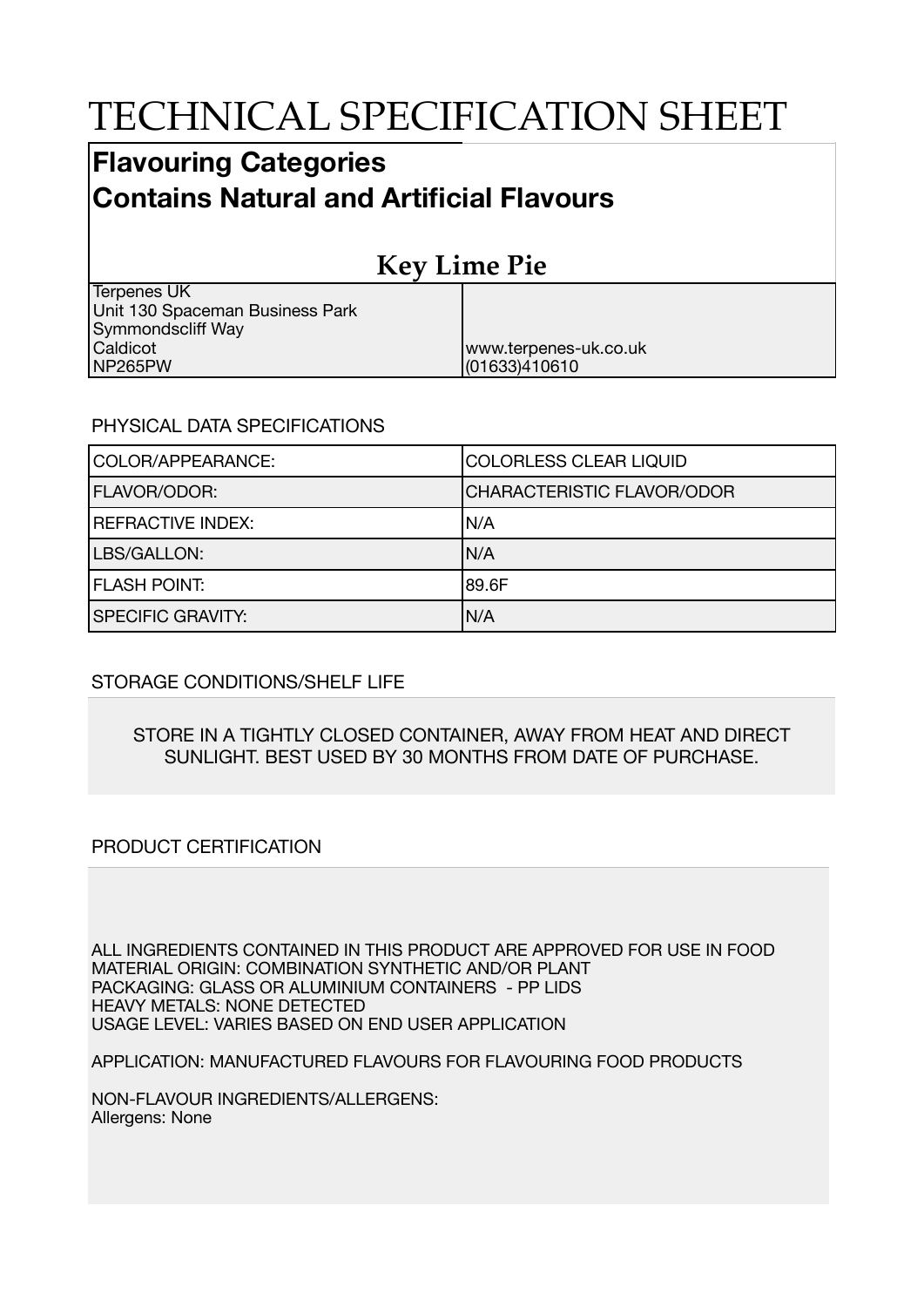| <b>COMPOSITION</b>        |                |              |
|---------------------------|----------------|--------------|
| alpha-pinene              | 80-56-8        | 50-100%      |
| alpha-bisabolol           | 515-69-5       | $1 - 10$     |
| benzyl alcohol            | $100 - 51 - 6$ | $1 - 10\%$   |
| beta-caryophyllene        | 87-44-5        | $1 - 10\%$   |
| beta-pinene               | 127-91-3       | $1 - 10\%$   |
| d-Limonene                | 5989-27-5      | $1 - 10\%$   |
| P-CYMENE                  | 99-87-6        | $1 - 10\%$   |
| citric acid               | 77-92-9        | $0.1 - 1$    |
| Humulene                  | 6753-98-6      | $0.1 - 1$    |
| myrcene                   | 123-35-3       | $0.1 - 1\%$  |
| Eucalyptol                | 470-82-6       | $0.01 - 0.1$ |
| linalool                  | 78-70-6        | $0.01 - 0.1$ |
| Sabinene                  | 3387-41-5      | $0.01 - 0.1$ |
| Gamma Terpinene           | 99-85-4        | ${<}0.1\%$   |
| L-Limonene                | 5989-54-8      | $< 0.1\%$    |
| terpinolene               | 586-62-9       | ${<}0.1\%$   |
| (E)-beta-farnesene        | 18794-84-8     | < 0.01       |
| (E)-beta-ocimene          | 3779-61-1      | < 0.01       |
| 4-carvomenthenol          | 562-74-3       | < 0.01       |
| Aldehyde C-12 Lauric      | 112-54-9       | < 0.01       |
| alpha-Fenchol             | $512 - 13 - 0$ | < 0.01       |
| alpha-phellandrene        | 99-83-2        | < 0.01       |
| alpha-terpineol           | $98 - 55 - 5$  | < 0.01       |
| alpha-thujene             | 3917-48-4      | < 0.01       |
| beta-Bisabolene           | 495-61-4       | < 0.01       |
| camphene                  | 79-92-5        | < 0.01       |
| citral                    | 5392-40-5      | < 0.01       |
| CITRONELLAL FCC SYNTHETIC | $106 - 23 - 0$ | < 0.01       |
| decanal (aldehyde C-10)   | $112 - 31 - 2$ | < 0.01       |
| delta-3-carene            | 13466-78-9     | < 0.01       |
| ethyl acetate             | 141-78-6       | < 0.01       |
| ethyl butyrate            | 105-54-4       | < 0.01       |
| farnesene                 | $502 - 61 - 4$ | < 0.01       |
| geraniol                  | $106 - 24 - 1$ | < 0.01       |
| geranyl acetate           | 105-87-3       | < 0.01       |